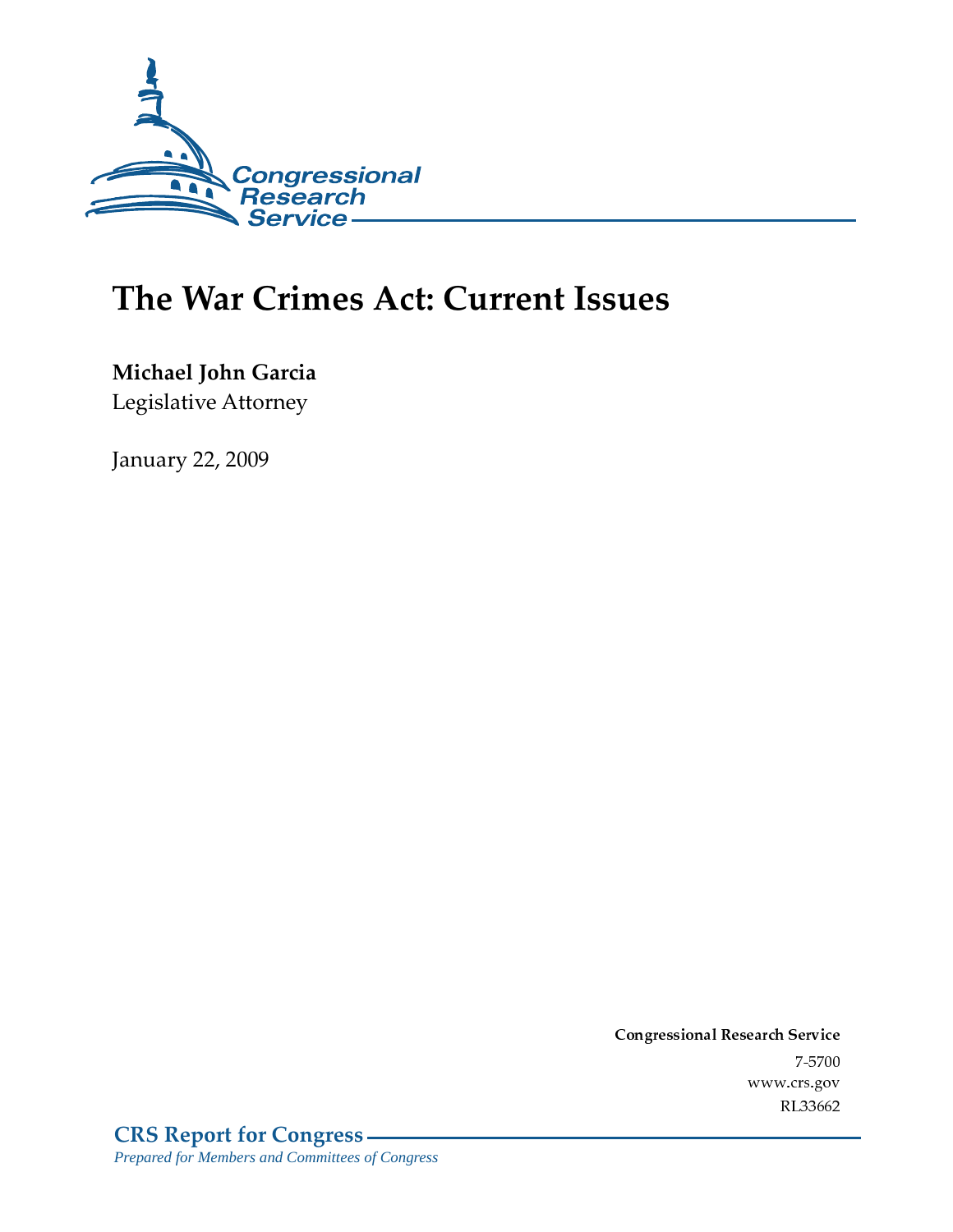## Summary

The War Crimes Act of 1996, as amended, makes it a criminal offense to commit certain violations of the law of war when such offenses are committed by or against U.S. nationals or Armed Service members. Among other things, the act prohibits certain violations of Common Article 3 of the 1949 Geneva Conventions, which sets out minimum standards for the treatment of detainees in armed conflicts "not of an international character (e.g., civil wars, rebellions, and other conflicts between State and non-State actors). Common Article 3 prohibits protected persons from being subjected to violence, outrages upon personal dignity, torture, and cruel, humiliating, or degrading treatment. In the 2006 case of *Hamdan v. Rumsfeld*, the Supreme Court rejected the Bush Administration's long-standing position that Common Article 3 was inapplicable to the present armed conflict with Al Qaeda. As a result, questions have arisen regarding the scope of the War Crimes Act as it relates to violations of Common Article 3 and the possibility that U.S. military and intelligence personnel may be prosecuted for the pre-*Hamdan* treatment of Al Qaeda detainees.

As amended by the Military Commissions Act of 2006 (MCA, P.L. 109-366), the War Crimes Act now criminalizes only specified Common Article 3 violations labeled as "grave breaches." Previously, *any* violation of Common Article 3 constituted a criminal offense. Both the MCA and the Detainee Treatment Act of 2005 (DTA, P.L. 109-148, Title X) also afford U.S. personnel who engaged in the authorized interrogation of suspected terrorists with a statutory defense in any subsequent prosecution under the War Crimes Act or other criminal laws. These statutory protections, along with a number of other available defenses, appear to make it unlikely that U.S. personnel could be convicted under the War Crimes Act for any authorized conduct which was undertaken with the reasonable (though mistaken) belief that such conduct was legal.

In the  $110<sup>th</sup>$  Congress, legislative proposals were introduced to modify the scope of the War Crimes Act, and it is possible that new legislative proposals will be introduced in the  $111<sup>th</sup>$ Congress. This report discusses current issues related to the War Crimes Act and Common Article 3.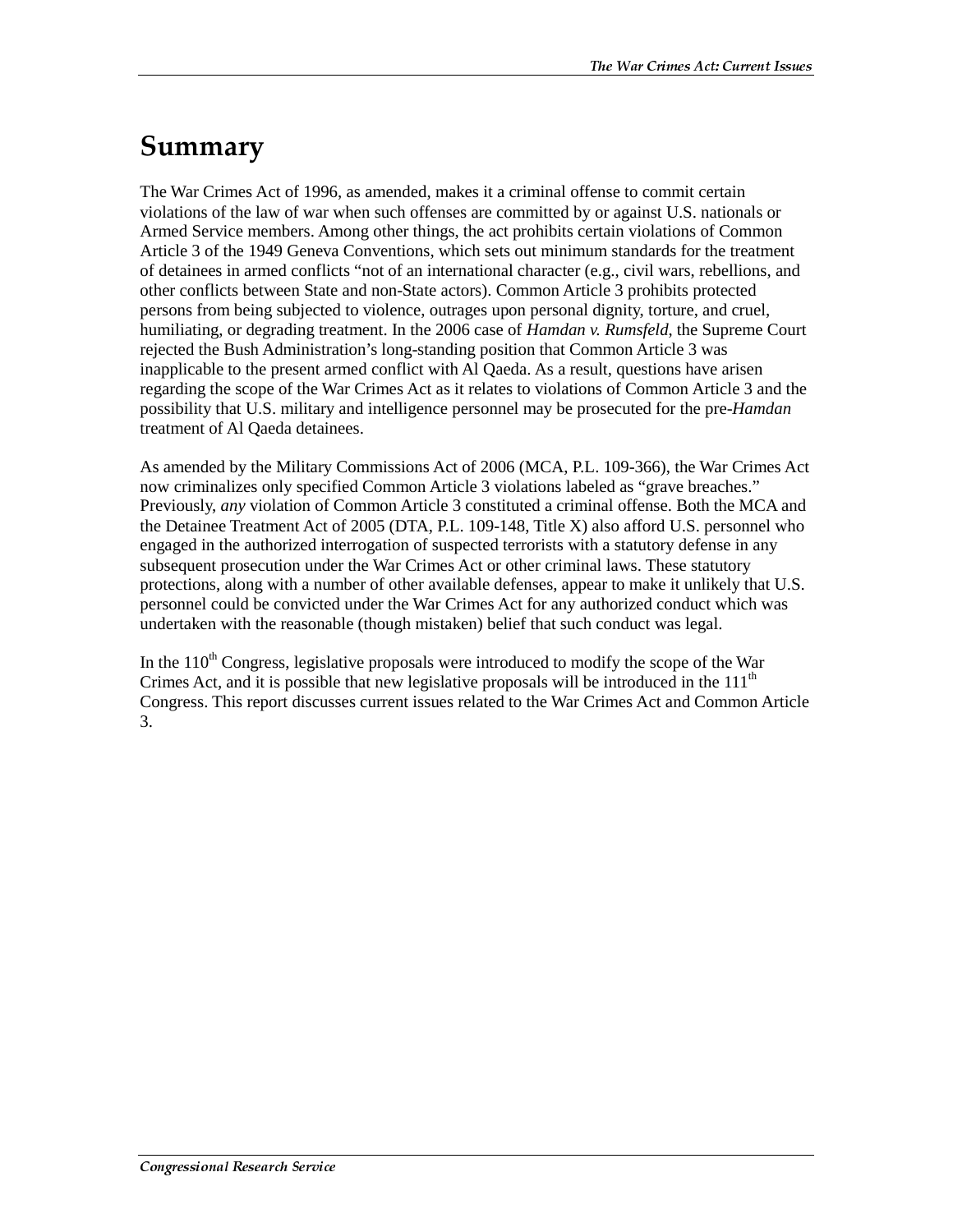# **Contents**

| Scope of Prohibited Conduct under the War Crimes Act Relating to Common Article        |  |
|----------------------------------------------------------------------------------------|--|
| Liability under the War Crimes Act for U.S. Personnel on Account of Pre- <i>Hamdan</i> |  |
|                                                                                        |  |
|                                                                                        |  |
|                                                                                        |  |

#### Contacts

|--|--|--|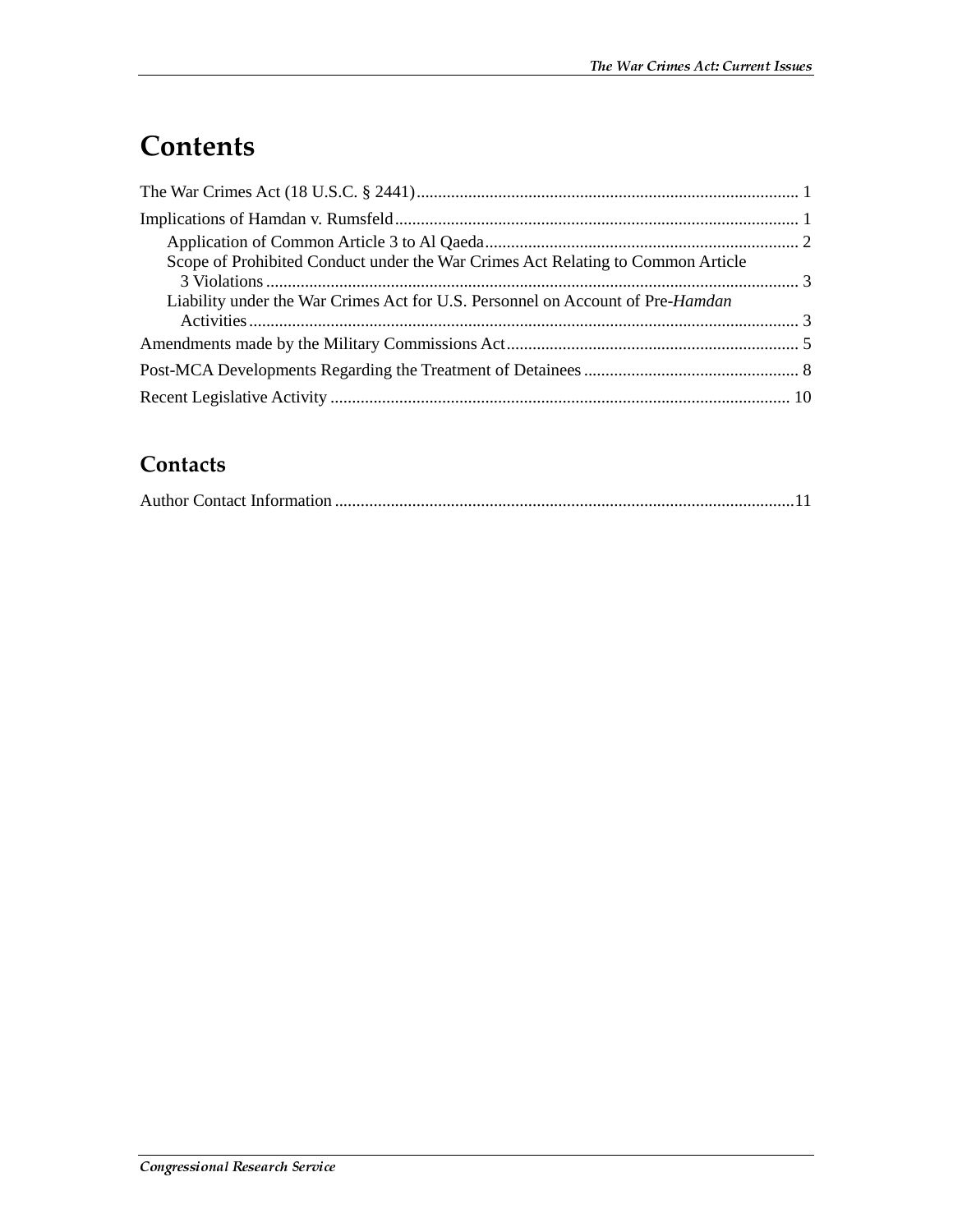he 1949 Geneva Conventions proscribe certain conduct by High Contracting Parties toward specified categories of vulnerable persons during armed conflict.<sup>1</sup> High Contracting Parties are also required to provide effective penal sanctions against any The 1949 Geneva Conventions proscribe certain conduct by High Contracting Parties<br>toward specified categories of vulnerable persons during armed conflict.<sup>1</sup> High<br>Contracting Parties are also required to provide effective which is defined to include the wilful killing, torture or inhuman treatment, and the causing of great suffering or serious injury to the body or health of protected persons.<sup>2</sup> Congress approved the War Crimes Act of 1996 (P.L. 104-192) specifically to implement the Conventions' penal requirements.<sup>3</sup>

### **The War Crimes Act (18 U.S.C. § 2441)**

The War Crimes Act imposes criminal penalties against persons who commit certain offenses under the law of war, when those offenses are either committed by or against a U.S. national or member of the U.S. Armed Forces. The act applies regardless of whether the offense occurs inside or outside the United States. Offenders are subject to imprisonment for life or any term of years and may receive the death penalty if their offense results in death to the victim.

At the time of enactment, the War Crimes Act only covered grave breaches of the 1949 Geneva Conventions. During congressional deliberations, the Departments of State and Defense suggested the act be crafted to cover additional war crimes, but these recommendations were not immediately followed.<sup>4</sup> However, Congress amended the War Crimes Act the following year to cover additional war crimes that had been suggested by the State and Defense Departments, including violations under Article 3 of any of the 1949 Geneva Conventions (Common Article 3). Common Article 3 is applicable to armed conflicts "not of an international character" (e.g., civil wars, rebellions, and other conflicts between State and non-State actors) and covers persons taking no active part in hostilities, including those who have laid down their arms or been incapacitated by capture or injury. Such persons are to be treated humanely and protected from certain treatment, including "violence to life and person," "cruel treatment and torture," and "outrages upon personal dignity, in particular, humiliating and degrading treatment."

### Implications of Hamdan v. Rumsfeld

There has been controversy concerning whether activities by military and intelligence personnel relating to captured Al Qaeda suspects might give rise to prosecution under the War Crimes Act,

<sup>&</sup>lt;sup>1</sup> Geneva Convention for the Amelioration of the Condition of the Wounded and Sick in Armed Forces in the Field, 6 U.S.T. 3114; Geneva Convention for the Amelioration of the Condition of Wounded, Sick and Shipwrecked Members of Armed Forces at Sea, 6 U.S.T. 3217; Geneva Convention Relative to the Treatment of Prisoners of War, 6 U.S.T. 3316 [*hereinafter* "Third Geneva Convention"]; Geneva Convention Relative to the Protection of Civilian Persons in Time of War, 6 U.S.T. 3516. All four Conventions entered into force for the United States on February 2, 1956.

<sup>2</sup> *E.g.,* Third Geneva Convention, *supra* footnote 1, at Articles 129-130.

<sup>&</sup>lt;sup>3</sup> When the Conventions were ratified in 1955, the Senate Foreign Relations Committee believed that the obligations imposed by the Conventions' "grave breach" provisions were met by existing federal law and no further legislation was required. H.Rept. 104-698, at 3-4 (1996) (*quoting* Sen. Exec. Rep. No. 9, at 27 (1955)). However, in 1996 the House Committee on the Judiciary found that in some cases the United States was legally unable to prosecute persons for the commission of grave breaches of the Conventions, including when members of the armed forces were found to have committed war crimes only after their military discharge. *Id.* at 5.

 $4$  *Id.* at 12-16.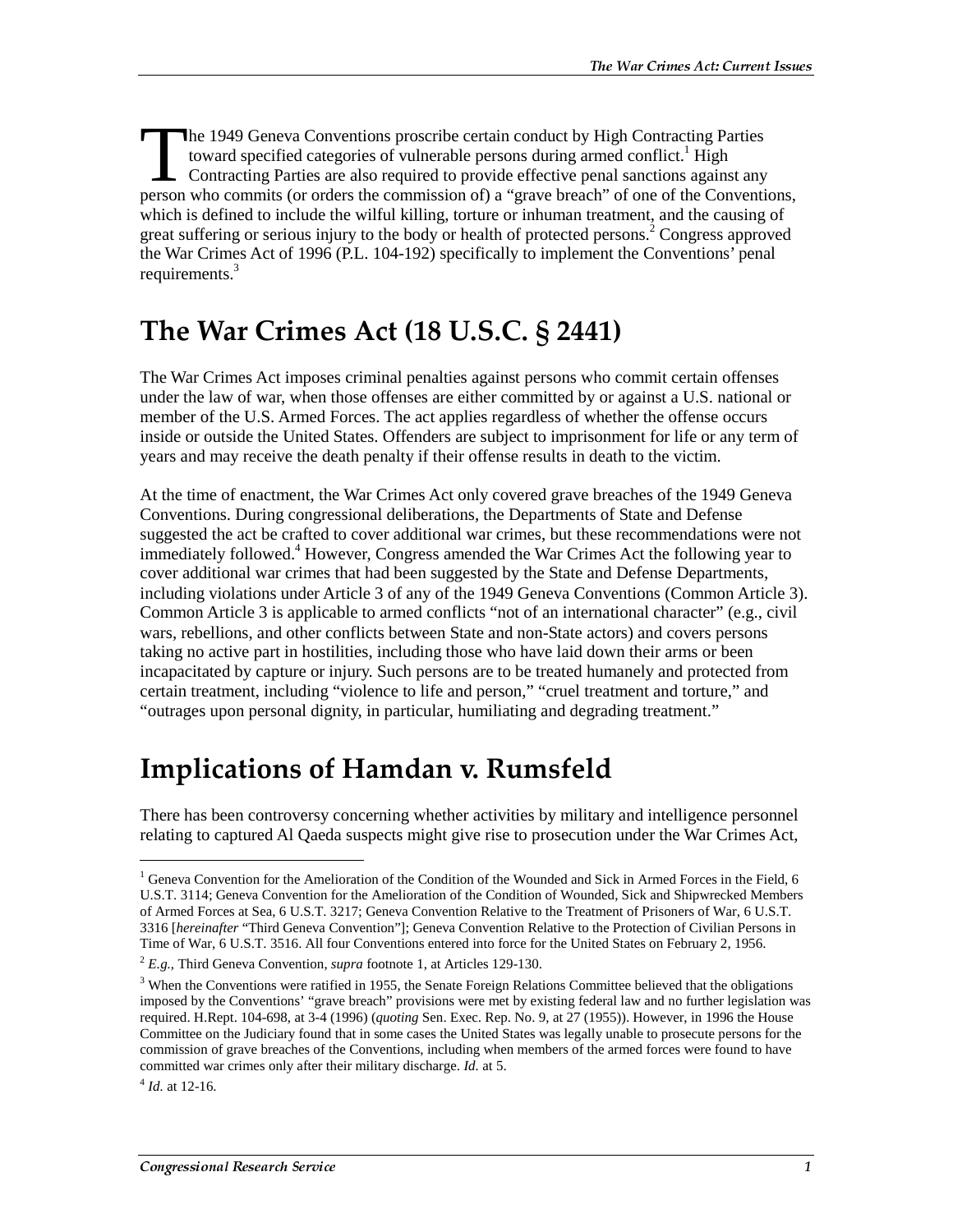particularly in light of the Supreme Court's ruling in the 2006 case of *Hamdan v*. *Rumsfeld*. 5 The following sections provide relevant background and briefly discuss possible implications that the Court's ruling may have on issues relating to the War Crimes Act.

#### Application of Common Article 3 to Al Qaeda

At least since early 2002 and lasting until the Court's ruling in *Hamdan*, the Bush Administration had taken the position that the Geneva Conventions did not apply to members of Al Qaeda captured in the global "war on terror." Specifically, the Administration argued that the Conventions were applicable to international armed conflicts between High Contracting Parties and States that complied with Convention provisions, and therefore do not cover non-State actors such as Al Qaeda. The Administration further claimed that the conflict with Al Qaeda is international in scope, and Common Article 3 accordingly was inapplicable to the conflict because it only covers armed conflicts "not of an international nature."6

The issue in *Hamdan* primarily concerned military tribunals convened by presidential order to try detainees for violations of the law of war. The Court held that such tribunals did not comply with the Uniform Code of Military Justice or the law of war, including the Geneva Conventions. However, the Court's interpretation of Common Article 3 had broader implications for U.S. policy towards captured Al Qaeda suspects. The Court rejected the Administration's interpretation of Common Article 3 as not covering Al Qaeda members, concluding that the provision affords "some minimal protection, falling short of full protection under the Conventions, to [any] individuals ... who are involved in a conflict in the territory of a signatory."7 In the aftermath of the Court's ruling, the Department of Defense issued new treatment guidelines concerning military detainees (including Al Qaeda members) that required, at a minimum, application of the standards articulated by Common Article 3.8 Subsequently, fourteen high-level Al Qaeda operatives who had been held abroad by the CIA and subjected to aggressive interrogation techniques were transferred to Department of Defense (DoD) custody in Guantanamo Bay, Cuba.<sup>9</sup>

 $\overline{a}$ 

<sup>5</sup> Hamdan v. Rumsfeld, 126 S.Ct. 2749 (2006).

<sup>6</sup> *See* White House Memorandum, *Humane Treatment of Taliban and Al Qaeda Detainees* (February 7, 2002), available at http://www.pegc.us/archive/White\_House/bush\_memo\_20020207\_ed.pdf.

<sup>7</sup> *Hamdan*, 126 S.Ct. at 2796 (internal quotations omitted). In interpreting Common Article 3 as ensuring *de minimis* protections of Al Qaeda members captured by the United States in Afghanistan, the Court noted that the official commentaries accompanying Common Article 3 made clear that "the scope of the Article must be as wide as possible." *Id.* (*quoting* Commentary: Geneva Convention Relative to the Treatment of Prisoners of War 36 (1960)). In dissent, Justice Thomas (joined by Justice Scalia) disputed this reading, arguing that the relevant commentary indicated that the purpose of Common Article 3 was principally to furnish protections to persons involved in a civil war, rather than entities of international scope such as Al Qaeda. *Id.* at 2846 (Thomas, J., dissenting). However, the Court appeared to leave unresolved whether the Geneva Conventions apply with respect to Al Qaeda suspects captured in places where no armed conflict is occurring. The Supreme Court may address these issues when it considers the case of *al-Marri v. Pucciarelli* later in 2009. *See al-Marri v. Pucciarelli*,534 F.3d 213 (4th Cir. 2008), *cert. granted* by 129 S.Ct. 680 (2008). For background on the *Hamdan* decision, see CRS Report RS22466, *Hamdan v. Rumsfeld: Military Commissions in the "Global War on Terrorism,"* by Jennifer K. Elsea.

<sup>8</sup> Dept. of Defense Detainee Directive, *Definitions, Treatment Policy, and Compliance with Laws of War*, September 5, 2006, *available at* http://news.findlaw.com/hdocs/docs/dod/detainee90506directive.html.

<sup>&</sup>lt;sup>9</sup> President George W. Bush, Presidential Address, Creation of Military Commissions to Try Suspected Terrorists, September 6, 2006 [*hereinafter* "Presidential Address"].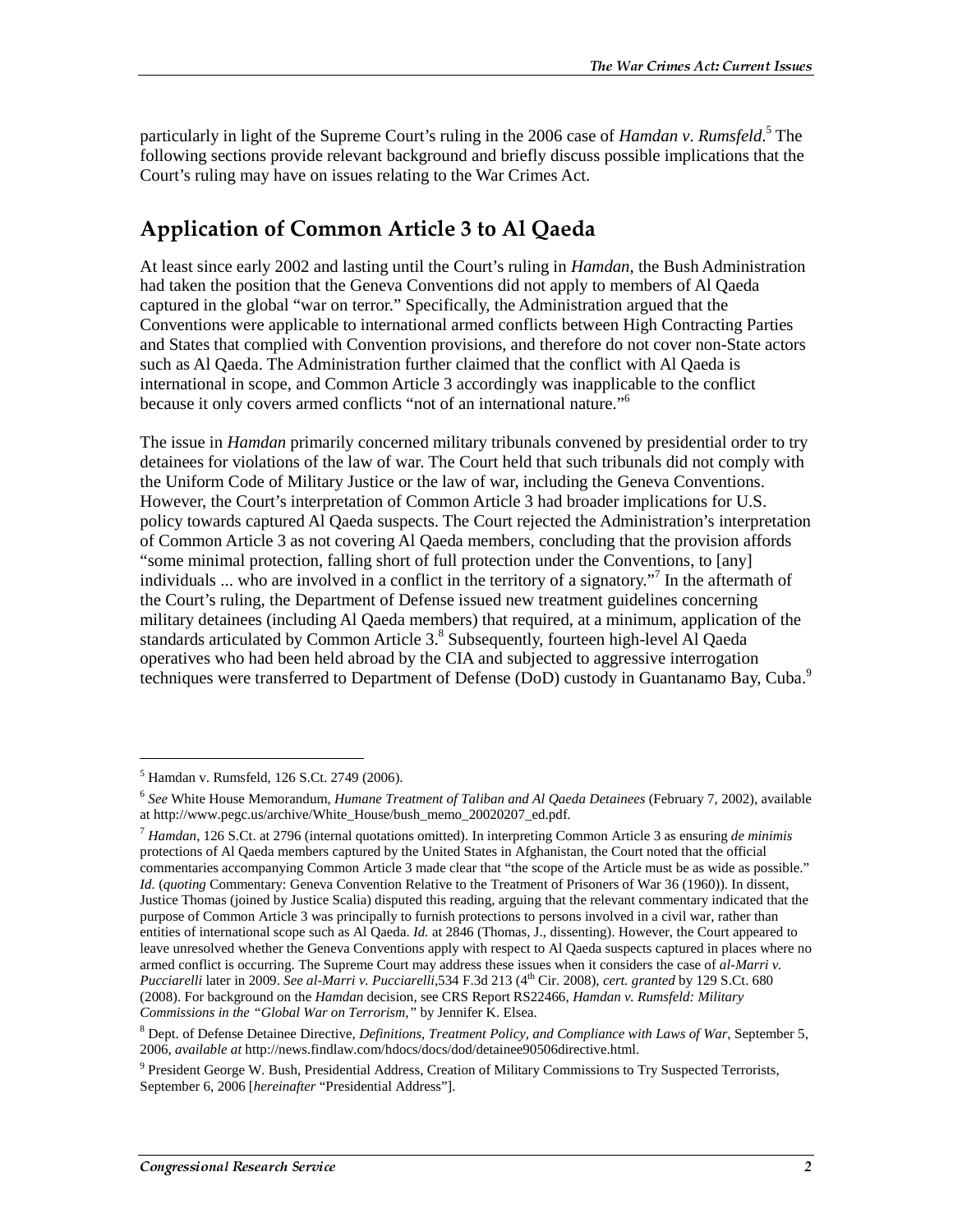#### Scope of Prohibited Conduct under the War Crimes Act Relating to **Common Article 3 Violations**

The United States has apparently never prosecuted a person under the War Crimes Act.<sup>10</sup> Perhaps as a result, there is some question concerning the act's scope. In the aftermath of the Court's ruling in *Hamdan*, some suggested that the War Crimes Act be amended to specify whether certain forms of treatment or interrogation constitute a punishable offense. They argued that the scope of the War Crimes Act was ambiguous, particularly as it related to offenses concerning violations of Common Article 3. In a September 2006 address, President George W. Bush suggested that some provisions of Common Article 3 provided U.S. personnel with inadequate notice as to what interrogation methods could permissibly be used against detained Al Qaeda suspects, and requested legislation listing "specific, recognizable offenses that would be considered crimes under the War Crimes Act."11 On the other hand, some argued that amending the War Crimes Act to cover specific acts would overly restrict the act's scope, making certain unspecified conduct legally permissible even though it was as severe as conduct that was expressly prohibited.

Although some types of conduct prohibited by Common Article 3 are easily recognizable (e.g., murder, mutilation, the taking of hostages), it might not always be consensus as to whether conduct constitutes impermissible "torture," "cruel treatment," or "outrages upon personal dignity, in particular humiliating and degrading treatment." In January 2009, President Barack Obama issued an Executive Order barring U.S. officials, employees, and agents, when conducting prospective interrogations, from relying on any interpretation of the law governing interrogation (including Common Article 3) that was issued by the Bush Administration following September 11, 2001, absent further guidance from the Attorney General.12 For discussion of U.S. and international jurisprudence and agency interpretations concerning the scope of these terms, particularly as they relate to interrogation techniques, see CRS Report RL32567, *Lawfulness of Interrogation Techniques under the Geneva Conventions*, by Jennifer K. Elsea; CRS Report RL33655, *Interrogation of Detainees: Overview of the McCain Amendment*, by Michael John Garcia; and CRS Report RL32438, *U.N. Convention Against Torture (CAT): Overview and Application to Interrogation Techniques*, by Michael John Garcia.

#### Liability under the War Crimes Act for U.S. Personnel on Account of Pre-Hamdan Activities

Prior to the Court's ruling in *Hamdan*, the Bush Administration did not apply Common Article 3 protections to captured Al Qaeda agents. In some cases, Al Qaeda operatives were subject to harsh treatment, especially in the context of interrogation, which did not appear to comply with Common Article 3 requirements.<sup>13</sup> As a result, some have raised questions as to whether U.S.

<sup>10</sup> White House Press Release, *Myth/Fact: The Administration's Legislation to Create Military Commissions*, September 6, 2006.

<sup>11</sup> Presidential Address, *supra* footnote 9.

<sup>12</sup> Executive Order, "Ensuring Lawful Interrogations," January 22, 2009 [*hereinafter* "2009 Executive Order"].

<sup>13</sup> *See*, e.g., U.S. Congress, Senate Select Committee on Intelligence, *Current and Projected National Security Threats*, (testimony by CIA Director Michael Hayden discussing the use of waterboarding upon three detainees currently held at Guantanamo), 110<sup>th</sup> Cong., February 5, 2008; Bob Woodward, "Detainee Tortured, Says U.S. Official," Washington Post, January 14, 2009, at p. A1 (quoting Susan J. Crawford, convening authority of military commissions, stating that (continued...)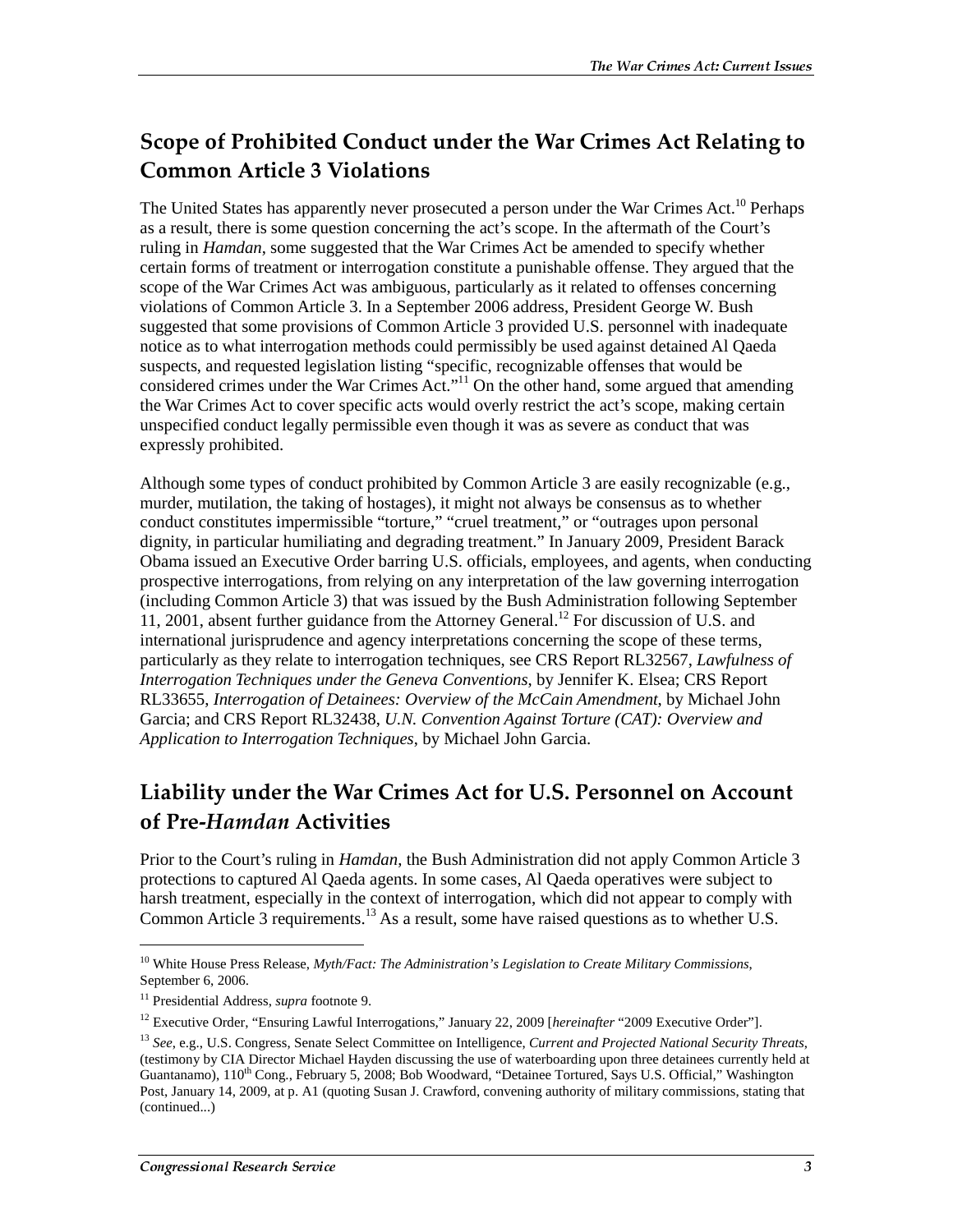personnel might be criminally liable under the War Crimes Act for the pre-*Hamdan* treatment of some Al Qaeda detainees.

Although not immune from prosecution, U.S. personnel who could be charged with violating the War Crimes Act would have several possible defenses to criminal liability, so long as their activities were conducted with the authorization of the Administration and under the reasonable (though mistaken) belief that their actions were lawful. Section 1004(a) of the Detainee Treatment Act of 2005 (DTA, P.L. 109-148), enacted several months prior to the *Hamdan* decision, provides that

In any civil action or criminal prosecution against an officer, employee, member of the Armed Forces, or other agent of the United States Government who is a United States person, arising out of the officer, employee, member of the Armed Forces, or other agent's engaging in specific operational practices, that involve detention and interrogation of aliens who the President or his designees have determined are believed to be engaged in or associated with international terrorist activity that poses a serious, continuing threat to the United States ... and that were officially authorized and determined to be lawful at the time that they were conducted, it shall be a defense that ... [the] agent did not know that the practices were unlawful and a person of ordinary sense and understanding would not know the practices were unlawful. Good faith reliance on advice of counsel should be an important factor, among others, to consider in assessing whether a person of ordinary sense and understanding would have known the practices to be unlawful. Nothing in this section shall be construed to limit or extinguish any defense or protection otherwise available ... or to provide immunity from prosecution for any criminal offense by the proper authorities.<sup>14</sup>

The statutory defense provided by the DTA appears to apply only to U.S. personnel who were "engaging in specific operational practices" that had been officially authorized. The defense would not apply to unauthorized conduct. The statute also does not appear applicable to higherlevel U.S. officials who may have authorized, but did not directly engage in, specific operational practices involving detention or interrogation. As discussed later, the Military Commissions Act of 2006 (MCA, P.L. 109-366) subsequently made expressly clear that this defense extends to activities that occurred prior to enactment of the DTA and following September 11, 2001.

In addition to this statutory defense, a number of other legal defenses could be raised by U.S. personnel charged with War Crimes Act offenses based on conduct that had been authorized, assuming the defendants acted with government sanction and/or had been erroneously informed by responsible authorities that their conduct was legal. Although "mistake of law" defenses are generally rejected, such defenses have been recognized by courts in certain cases where defendants have acted with government sanction or after being erroneously informed by responsible authorities that their conduct was legal. These defenses can be divided into three overlapping categories: (1) defense of *entrapment by estoppel*, available when a defendant is informed by a government official that certain conduct is legal, and thereafter commits what

<sup>(...</sup>continued)

case of a Guantanamo detainee was not referred for prosecution because "[h]is treatment met the legal definition of torture").

<sup>&</sup>lt;sup>14</sup> Prior to the enactment of the Military Commissions Act of 2006 (P.L. 109-366), it was arguably unclear whether a reviewing court would have interpreted this defense to apply retroactively to conduct occurring before the DTA's enactment in December 2005. The Military Commissions Act specified that this defense was available to U.S. persons charged with an offense under the War Crimes Act on account of conduct committed between September 11, 2001 and the enactment of the DTA. P.L. 109-366, § 8(b) (2006).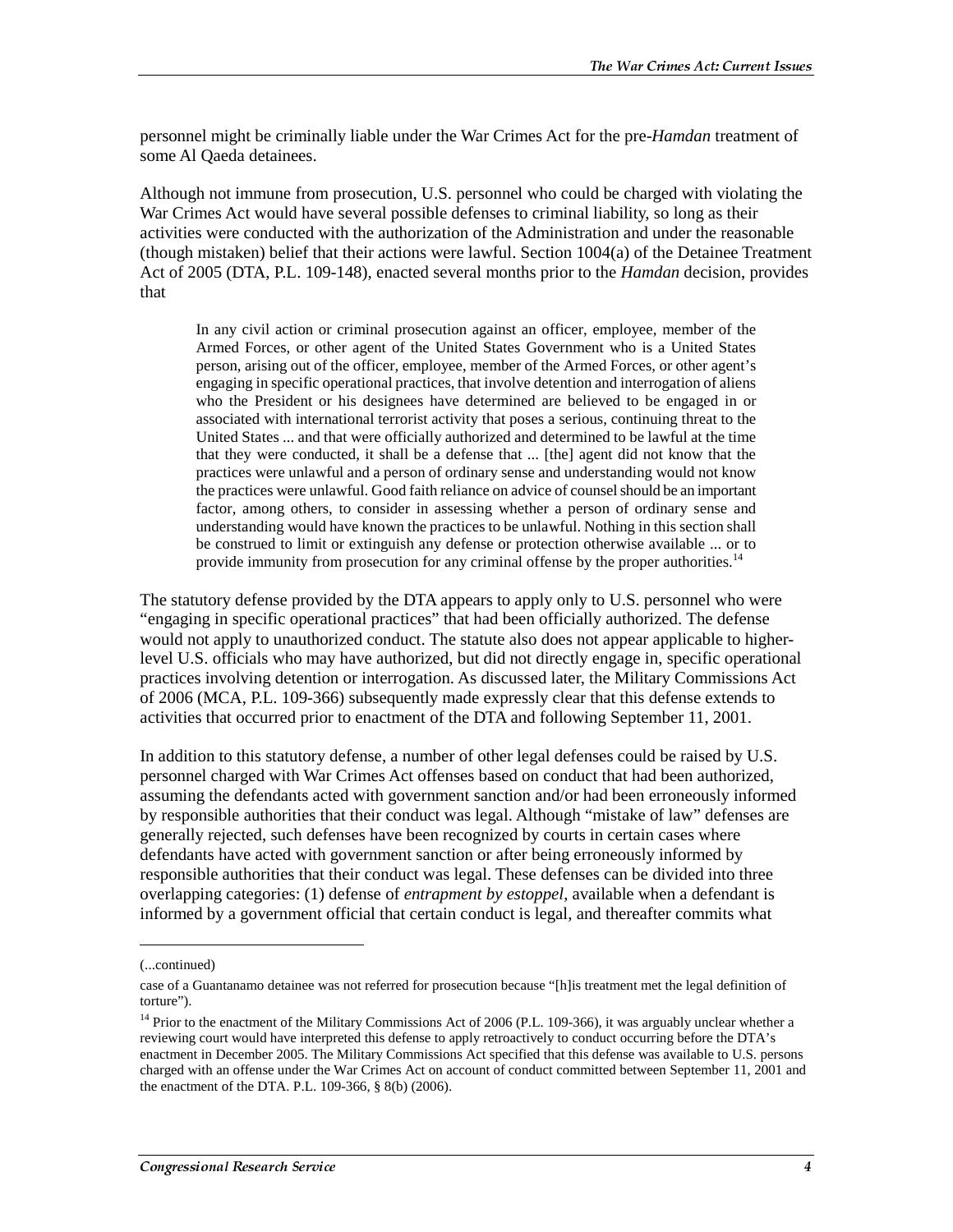would otherwise constitute a criminal offense in reasonable reliance of this representation; (2) defense of *public authority*, available when a defendant reasonably relies on the authority of a government official to authorize otherwise illegal conduct, and the official has actual authority to sanction the defendant to perform such conduct; and (3) defense of *apparent public authority*, which is recognized by some (but not all) federal circuits, and is similar to the defense of public authority, except that the official only needs to have apparent authority to sanction the defendant's conduct. <sup>15</sup> Similar defenses may exist for military personnel in courts-martial proceedings.<sup>16</sup> Additionally, prosecution of U.S. personnel may be precluded by the federal statute of limitations, which limits the period for prosecution under the War Crimes Act and most other federal offenses to five years from the date the offense occurs, except in the case of a capital offense (in which case there is no temporal bar to the prosecution of the offender).<sup>17</sup>

## Amendments made by the Military Commissions Act

In response to the Court's ruling in *Hamdan*, Congress passed the Military Commissions Act of 2006 (P.L. 109-366), which was enacted into law on October 17, 2006. Among other things, the MCA made several amendments to the War Crimes Act, so as to retroactively limit its scope.<sup>18</sup>

 $\overline{a}$ 

<sup>&</sup>lt;sup>15</sup> *United States v. Baptista-Rodriguez*, 17 F.3d 1354, 1368 n. 18 (11<sup>th</sup> Cir. 1994). Unlike the other defenses, the defense of entrapment by estoppel stems from the due process notions of fairness, rather than from common law concerning contract, equity, or agency. *United States v. Austin*, 915 F.2d 363, 366 ( $8<sup>th</sup>$  Cir. 1990).

<sup>&</sup>lt;sup>16</sup> While ignorance or mistake of law, including general orders or regulations, is not generally available as a defense, "mistake of law may be a defense when the mistake results from reliance on the decision or pronouncement of an authorized public official or agency." Manual for Courts Martial, Rules for Courts-Martial rule 916(l) (discussion). In the case of war crimes, a defense based on superior orders is available only with respect to direct and specific orders to commit an act constituting a war crime, and the defendant must demonstrate both the existence of the order and his sincere and reasonable belief that the order was lawful. *See* DAVID A. SCHLEUTER, MILITARY CRIMINAL JUSTICE § 2- 4(F) (5th ed. 1999)(*citing United States v. Huet-Vaughn*, 43 M.J. 105 (1995)).

<sup>17 18</sup> U.S.C. § 3282.

 $18$  A number of bills were introduced in the  $109<sup>th</sup>$  Congress in response to the *Hamdan* decision, particularly as the decision related to the establishment of military tribunals to try detainees for violations of the laws of war. Some of these bills contained provisions amending the War Crimes Act to more fully protect U.S. personnel from criminal liability. On September 6, 2006, the Bush Administration submitted draft legislation to Congress authorizing military commissions to try detainees, amending the War Crimes Act, and specifying conduct complying with Common Article 3. White House Press Release, *Fact Sheet: The Administration's Legislation to Create Military Commissions* (September 6, 2006), *available at* http://www.whitehouse.gov/news/releases/2006/09/20060906-6.html; Draft Legislation, Military Commissions Act of 2006, *available at* http://www.law.georgetown.edu/faculty/nkk/documents/ MilitaryCommissions.pdf. In response, several legislative proposals were thereafter introduced concerning these matters, including S. 3901, the Military Commissions Act of 2006, introduced by Senator John Warner; S. 3861, the Bringing Terrorists to Justice Act of 2006 and S. 3886, the Terrorist Tracking, Identification, and Prosecution Act of 2006, both introduced by Senator Bill Frist; and H.R. 6054, the Military Commissions Act of 2006, introduced by Representative Duncan Hunter. S. 3861, S. 3886, and H.R. 6054 were largely identical to the draft legislation proposed by the Bush Administration, while S. 3901 somewhat differed. Soon thereafter, three other bills were introduced: S. 3929 and S. 3930, which were both entitled the Military Commissions Act of 2006 and were introduced by Senator Mitch McConnell; and H.R. 6166, also entitled the Military Commissions Act of 2006, which was introduced by Representative Duncan Hunter. Reportedly, S. 3929/S. 3930 and H.R. 6166 reflected an agreement reached by the Bush Administration and certain lawmakers to resolve differences in the approach taken by S. 3901 and that taken by S. 3861, S. 3886, and H.R. 6054. Kate Zernike & Sheryl Gay Stolberg, *Differences Settled in Deal Over Detainee Treatment*, NY TIMES, September 23, 2006, at A9. H.R. 6166 was passed by the House on September 27, 2006; S. 3930 was passed by the Senate on September 28, 2006 and by the House on September 29, 2006. Although the provisions of S. 3929 /S. 3930 and H.R. 6166 were largely similar, there were initially some differences between the bills. However, (continued...)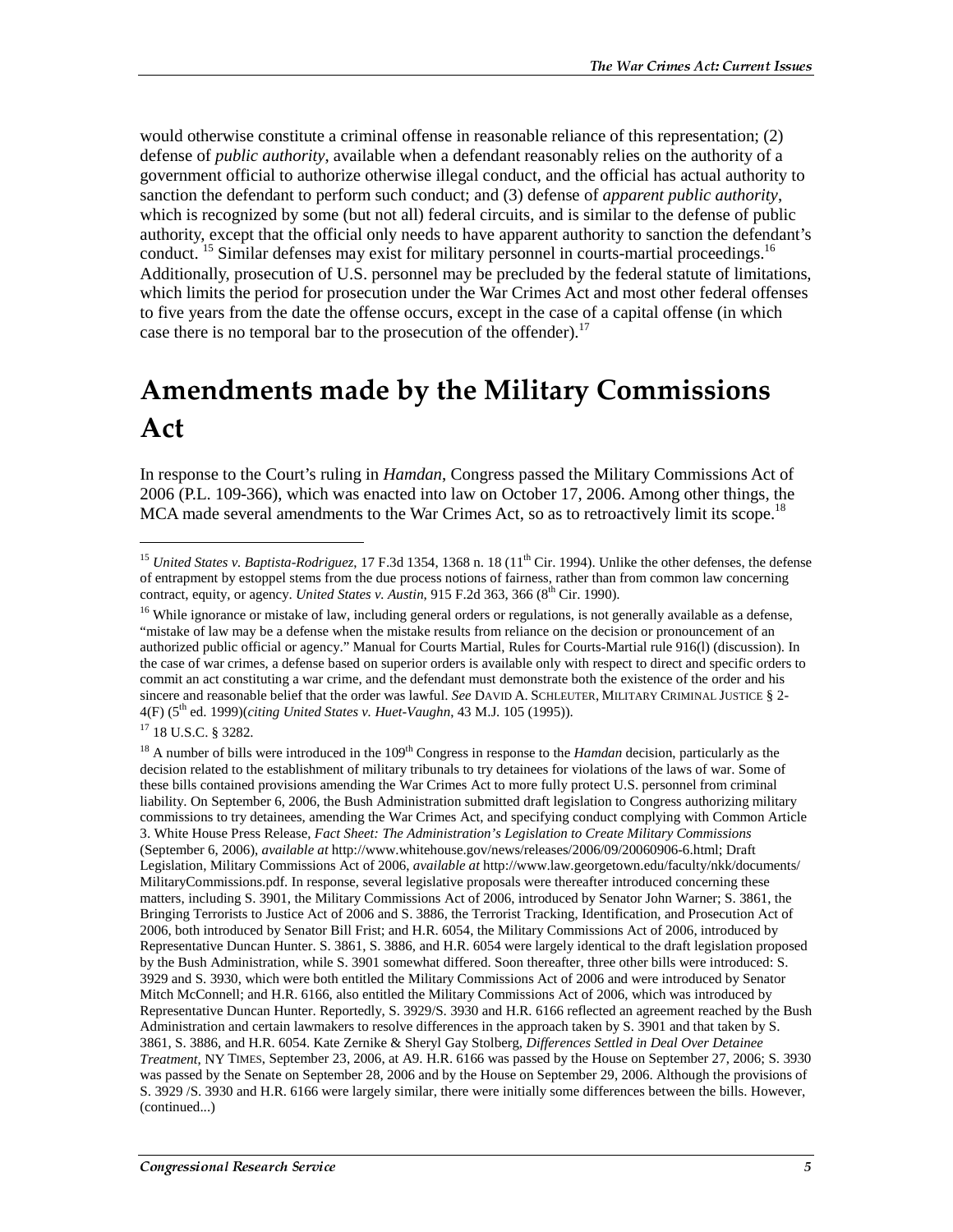The MCA amended the War Crimes Act provisions concerning Common Article 3 so that only *specified* violations would be punishable (as opposed to *any* Common Article 3 violation, as was previously the case), including committing, or attempting or conspiring to commit

- torture (defined in a manner similar to that used by the Federal Torture Statute, 18 U.S.C. §§ 2340-2340A);
- cruel treatment;
- the performing of biological experiments;
- murder;
- mutilation or maiming;
- intentionally causing serious bodily injury;
- rape;
- sexual assault or abuse; and
- the taking of hostages.

Prior to the enactment of the MCA, there was some debate concerning the scope of cruel treatment that should be subject to criminal penalty under the War Crimes  $Act.^{19}$  The MCA defined "cruel treatment" prohibited by the War Crimes Act in a similar manner to the definition of "torture" contained in the Federal Torture Statute. However, whereas a person is criminally liable for torture only if he *specifically intends* to cause *severe* mental or physical pain and suffering, pursuant to the amendments made the MCA, a person is criminally liable for inflictions of cruel treatment if he *generally intended*<sup>20</sup> to cause *serious* mental or physical pain and suffering to a person protected under Common Article 3.

The MCA further defined "serious mental pain and suffering" and "serious physical pain and suffering" rising to the level of cruel treatment punishable under the War Crimes Act. "Serious mental pain and suffering" is defined by reference to the Federal Torture Statute's definition of "severe mental pain and suffering" rising to the level of torture. Serious mental pain and suffering constituting cruel treatment refers to pain and suffering arising from

• the intentional infliction or threatened infliction of severe physical pain or suffering;

<sup>(...</sup>continued)

the version of S. 3930 that was passed by the Senate (S.Amdt. 5085) and House was amended so that it contained the same provisions as House-passed H.R. 6166.

 $19$  Several of the bills considered by the  $109<sup>th</sup>$  Congress would have amended the War Crimes Act to criminalize only some types of cruel treatment. For example, S. 3861, S. 3886, and H.R. 6054 would only have criminalized cruel treatment *rising to the level of torture*, while S. 3901 would have more broadly criminalized cruel treatment that *violated the standards of the Detainee Treatment Act* (i.e., cruel, inhuman, or degrading treatment of the kind prohibited under the Fifth, Eighth, and Fourteenth Amendments). The scope of conduct criminalized by the MCA appears to fall somewhere between these two standards.

<sup>&</sup>lt;sup>20</sup> Specific intent is "the intent to accomplish the precise criminal act that one is later charged with." General intent usually "takes the form of recklessness (involving actual awareness of a risk and the culpable taking of that risk) or negligence (involving blameworthy inadvertence)." BLACK's LAW DICTIONARY 813-814 ( $7<sup>th</sup>$  ed. 1999).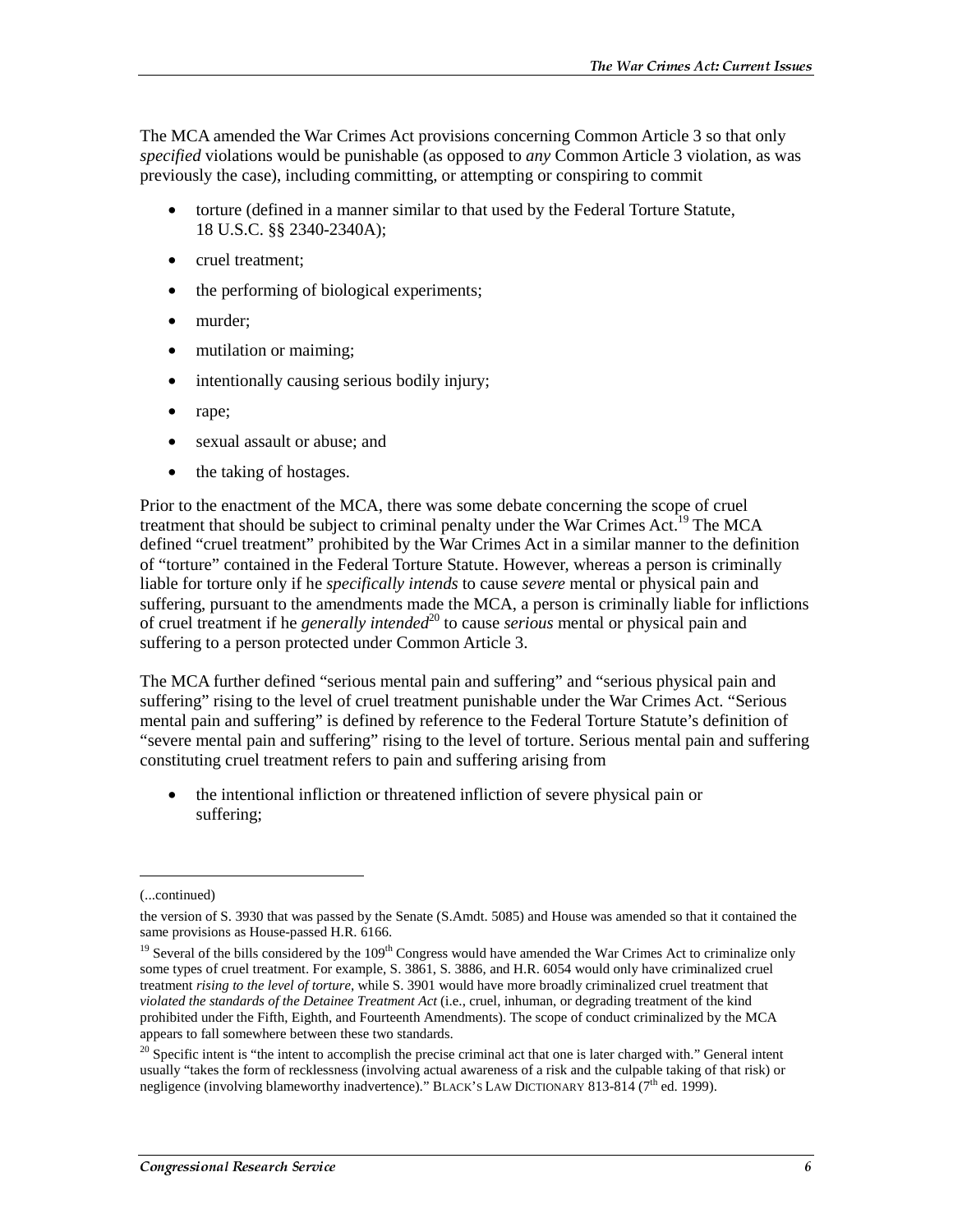- the administration, application, or threatened administration or application of mind-altering substances or other procedures calculated to disrupt profoundly the senses or the personality;
- the threat of imminent death; or
- the threat that another person will imminently be subjected to death, severe physical pain or suffering, or the administration or application of mind-altering substances or other procedures calculated to disrupt profoundly the senses or personality.

The type of mental pain and suffering constituting cruel treatment generally differs from the type rising to the level of torture, in that it only needs to be of a *serious* and *non-transitory nature which need not be prolonged*, as opposed to being of a *severe* and *prolonged* nature. However, the War Crimes Act, as amended, provides that with respect to conduct occurring *before* enactment of the MCA, such pain and suffering must be of a prolonged nature.

As amended by the MCA, the War Crimes Act defines "serious physical pain or suffering" constituting cruel treatment as *actual bodily injury* involving

- a substantial risk of death:
- extreme physical pain;

j

- a burn or physical disfigurement of a serious nature (other than cuts, abrasions, or bruises); or
- significant loss or impairment of the function of a bodily member, organ, or mental faculty.

Under U.S. jurisprudence, most or all of these activities are likely considered to be of such severity as to constitute torture,<sup>21</sup> at least in certain contexts, and could give rise to criminal prosecution if the offender *specifically intended* to cause such injury. However, such persons may now also be prosecuted under the War Crimes Act for such conduct (presuming it was directed

<sup>&</sup>lt;sup>21</sup> *E.g., Al-Saher v. I.N.S.*, 268 F.3d 1143 (9<sup>th</sup> Cir. 2001) (finding that regular, severe beatings and cigarette burns inflicted upon an Iraqi alien by Iraqi prison guards constituted "torture," qualifying the alien for relief from removal under immigration regulations implementing U.N. Convention against Torture requirements); *Mehinovic v. Vuckovic*, 198 F. Supp. 2d 1322 (N.D. Ga. 2002) (finding that Bosnian-Serb soldier had committed "torture" against non-Serbian plaintiffs who brought suit under the Torture Victims Protection Act, 28 U.S.C. § 1350 note, as he had subjected them to acts of brutality including tooth-pulling and severe beatings resulting in broken bones and disfigurement). In a 2002 memorandum interpreting the Federal Torture Statute, the Department of Justice suggested that physical pain amounting to torture must be "equivalent in intensity to the pain accompanying serious physical injury, such as organ failure, impairment of bodily function, or even death." Memorandum from the Office of Legal Counsel, Department of Justice, to Alberto R. Gonzales, Counsel to the President, *Re: Standards of Conduct for Interrogation under 18 U.S.C. §§ 2340-2340A* (August 1, 2002), *available at* http://www.washingtonpost.com/wp-srv/nation/documents/ dojinterrogationmemo20020801.pdf, at 1. This memorandum was superseded by another DOJ memo in 2004. The 2004 DOJ memorandum rejected the earlier memo's findings to the extent that it treated severe physical suffering as identical to severe physical pain, and concluded that "severe physical suffering" may constitute torture under the federal torture statute even if such suffering does not involve "severe physical pain." Memorandum from the Office of Legal Counsel, Department of Justice, to James B. Comey, Deputy Attorney General, *Re: Legal Standards Applicable Under 18 U.S.C. §§ 2340-2340A* (December 30, 2004), *available at* http://www.usdoj.gov/olc/18usc23402340a2.htm, at 10.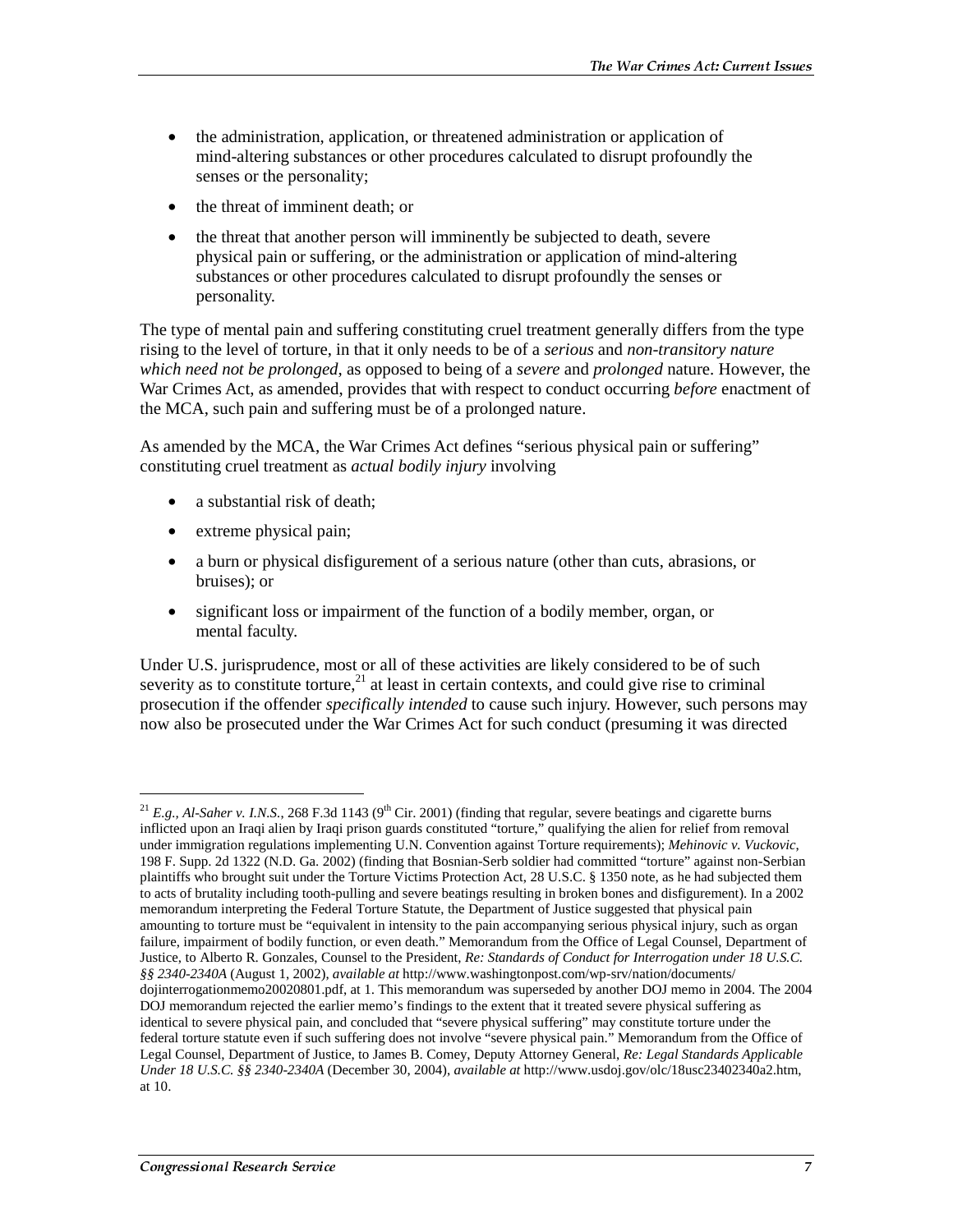against persons protected under Common Article 3), when they caused such injury through reckless or criminally negligent action.22

The amendments made by the MCA to the War Crimes Act applied retroactively, possibly precluding prosecution of personnel for some (but not all) conduct falling under the more general scope of the earlier version of the War Crimes  $Act^{23}$  The MCA also provided that the statutory defense contained in DTA § 1004 covers any criminal prosecution under the War Crimes Act against U.S. personnel relating to the sanctioned treatment of detainees, if such conduct occurred between September 11, 2001, and December 30, 2005 (i.e., the date the DTA was enacted).<sup>24</sup> It also amended the DTA to require the federal government to provide or employ counsel and pay fees related to any prosecution or civil action against U.S. personnel for authorized detention or interrogation activities.<sup>25</sup> The MCA also specified that certain provisions of the War Crimes Act, as amended, are inapplicable with respect to collateral damage or a lawful attack.<sup>26</sup> In addition, the provision of the War Crimes Act, as amended, relating to hostage taking does not apply to prisoner exchange during wartime. The MCA also prohibited U.S. courts from using foreign or international sources to serve as the basis for interpreting the provisions of the War Crimes Act, as amended, defining "grave breaches" of Common Article  $3.^{27}$ 

Additionally, the MCA prevents persons from invoking the Geneva Conventions as a source of rights in certain judicial proceedings. The Conventions are prohibited from being invoked in *habeas corpus* or civil proceedings to which the United States or a current or former agent of the United States is a party.<sup>28</sup>

# Post-MCA Developments Regarding the Treatment of Detainees

The MCA authorizes the President, acting pursuant to an Executive Order published in the Federal Register, to promulgate higher standards and administrative regulations for Geneva Conventions violations,  $^{29}$  so long as these rules do not authorize conduct subject to criminal penalty under the War Crimes Act.

 $\overline{a}$ 

 $^{29}$  P.L. 109-366, § 6(a)(3).

<sup>22</sup> *See supra*, footnote 20.

 $23$  P.L. 109-366, § 6(b).

 $^{24}$  *Id.*, § 8(b).

 $^{25}$  *Id.*, § 8(a).

 $^{26}$  *Id.*, § 6(b).

 $^{27}$  *Id.*, § 6(a)(2).

<sup>28</sup> *Id.*, § 5(a). The Military Commission Act also revoked U.S. courts' jurisdiction to hear *habeas corpus* petitions by aliens in U.S. custody as enemy combatants. *Id.*, § 7. In *Boumediene v. Bush*, the Supreme Court held that the constitutional writ of *habeas* extends to non-citizens held by the U.S. at Guantanamo, and enables such persons to petition federal courts for review of the legality of their detention. 128 S.Ct. 2229 (2008). The full implications of the *Boumediene* decision, including its implications upon legal challenges relating to the treatment of detainees, is a matter of ongoing litigation. For background, see generally CRS Report RL33180, *Enemy Combatant Detainees: Habeas Corpus Challenges in Federal Court*, by Jennifer K. Elsea, Michael John Garcia, and Kenneth R. Thomas.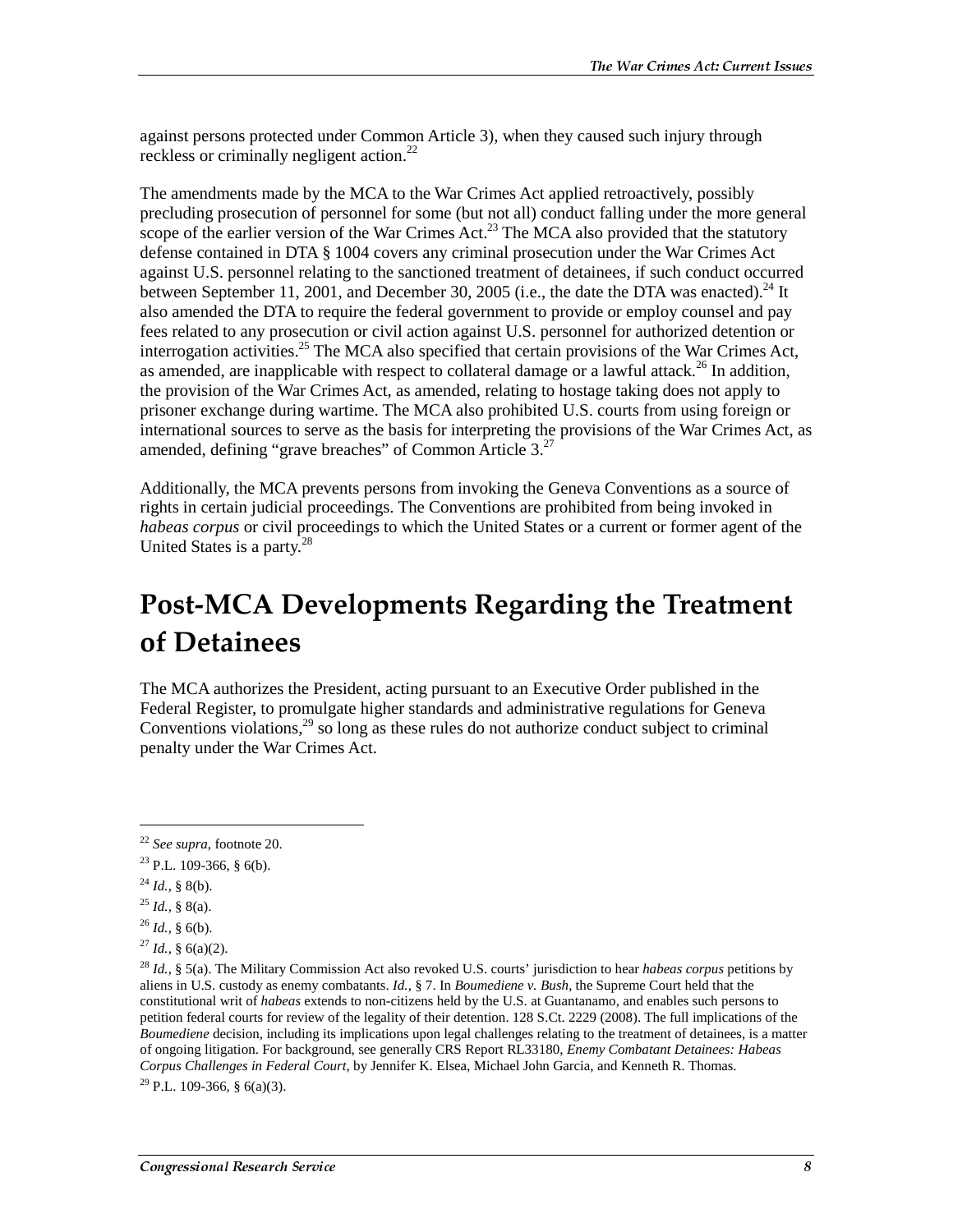On July 20, 2007, President Bush signed an Executive Order interpreting Common Article 3, as applied to the detention and interrogation of certain alien detainees by the CIA, when those aliens (1) are determined to be members or supporters of Al Qaeda, the Taliban, or associated organizations; and (2) likely possess information that could assist in detecting or deterring a terrorist attack against the United States and its allies, or could provide help in locating senior leadership within Al Qaeda or the Taliban.<sup>30</sup> The Executive Order does not specifically authorize the use of any particular interrogation techniques with respect to detainees, but instead bars any CIA detention and interrogation program from employing certain practices. Specifically, the Order prohibits the use of

- torture, as defined under the Federal Torture Statute (18 U.S.C. § 2340);
- cruel, inhuman, and degrading treatment, as defined under the McCain Amendment and the MCA;
- any activities subject to criminal penalties under the War Crimes Act (e.g., murder, rape, mutilation);
- other acts of violence serious enough to be considered comparable to the kind expressly prohibited under the War Crimes Act;
- willful and outrageous acts of personal abuse done for the purpose of humiliating or degrading the individual in a manner so serious that any reasonable person, considering the circumstances, would deem the acts to be beyond the bounds of human decency, such as sexual or sexually indecent acts undertaken for the purpose of humiliation, forcing the individual to perform sexual acts or to pose sexually, threatening the individual with sexual mutilation, or using the individual as a human shield; or
- acts intended to denigrate the religion, religious practices, or religious objects of the individual.

Although some types of conduct that were barred by the Order are easily recognizable (e.g., murder, rape, the performance of sexual acts), it is not readily apparent as to what interrogation techniques fell under the Order's prohibition against acts deemed to be "cruel, inhuman, or degrading" or "beyond the bounds of human decency." Certain interrogation techniques that have been the subject of controversy and are expressly prohibited from being used by the military under the most recent version of the Army Field Manual—waterboarding, hooding, sleep deprivation, or forced standing for prolonged periods, for example—were not specifically addressed by the Order. In a public address on September 7, 2007, CIA Director Michael Hayden stated that "no one ever claimed that the Army Field Manual exhausted all the lawful tools that America could have to protect itself," and suggested that additional interrogation techniques could be employed by the CIA that were barred from use by DoD personnel under the Army Field Manual. $31$ 

On January 22, 2009, President Barack Obama issued a new Executive Order rescinding President Bush's order of July 20, 2007, and instituting new requirements for interrogation by the

<sup>30</sup> The Executive Order may be viewed at http://www.fas.org/irp/offdocs/eo/eo-13440.htm.

<sup>&</sup>lt;sup>31</sup> Transcript of Remarks by Central Intelligence Agency Director Gen. Michael V. Hayden at the Council on Foreign Relations, September 7, 2007, *available at* https://www.cia.gov/news-information/speeches-testimony/generalhaydens-remarks-at-the-council-on-foreign-relations.html (rush transcript).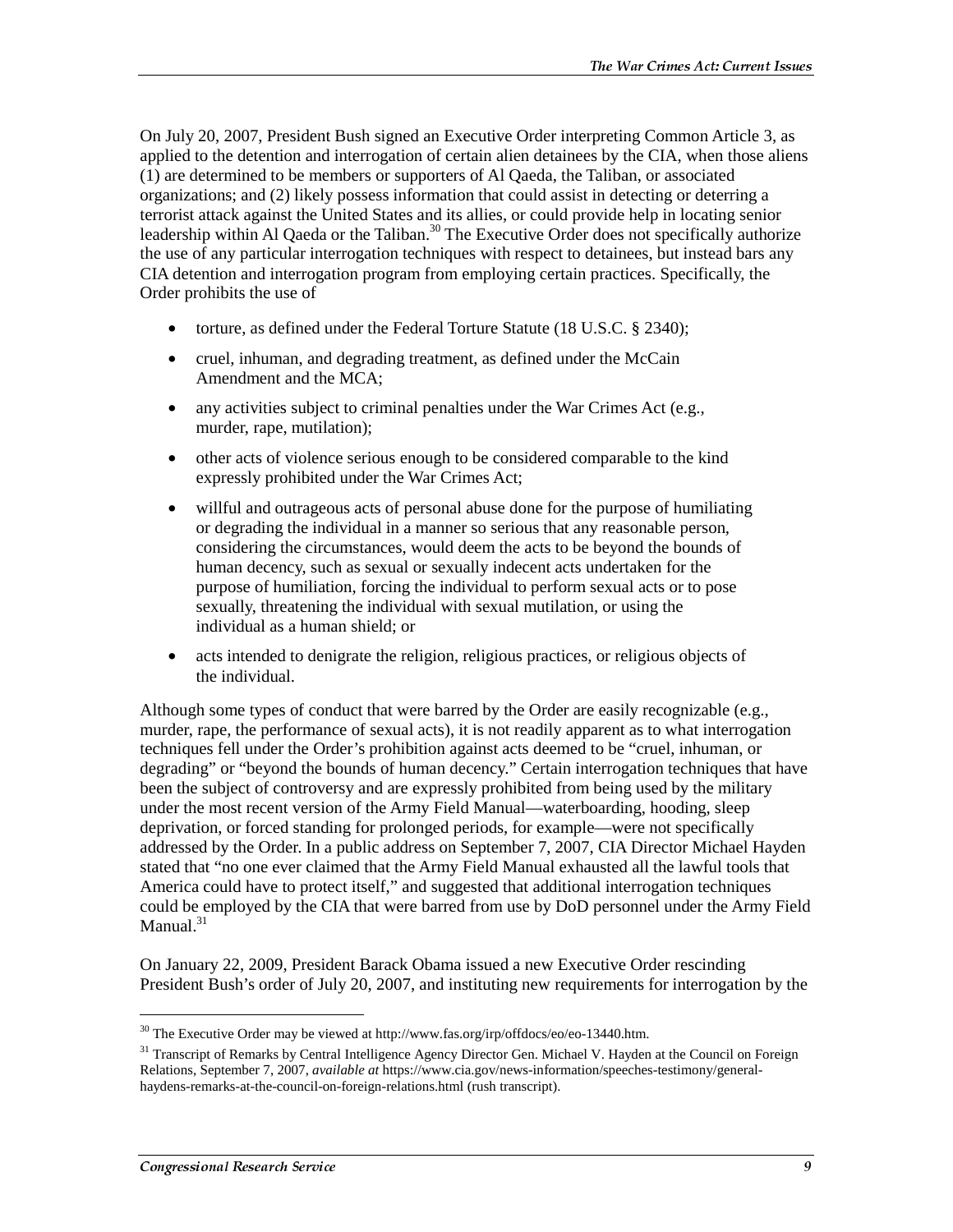CIA and other agencies.<sup>32</sup> The new Order generally bars anyone in U.S. custody or control while in an armed conflict from being subjected to any interrogation technique or treatment other than that authorized under the Army Field Manual. The Field Manual specifically authorizes 19 interrogation techniques, some of which require higher-level authorization to be performed – i.e., "Mutt and Jeff," a "good cop, bad cop" interrogation tactic where a detainee is made to identify with the friendlier interrogator; "false flag," where a detainee is made to believe he is being held by another country known to subject prisoners to harsh interrogation; and separation, an interrogation tactic by which detainees are separated so that they cannot coordinate their stories, which is barred from use against "lawful" prisoners of war.<sup>33</sup> The Order does not preclude federal law enforcement agencies from continuing to "use authorized, non-coercive techniques of interrogation that are designed to elicit voluntary statements and do not involve the use of force, threats, or promises."34

The Executive Order also provides that when conducting prospective interrogations, U.S. government officials, employees, and agents may not rely on any interpretation of the law governing interrogations (including applicable criminal laws and Common Article 3) issued by the Department of Justice between September 11, 2001 and January 20, 2009 (i.e., the final day of the Bush Administration), absent further guidance from the Attorney General. It further establishes a Special Interagency Task Force on Interrogation and Transfer Policies,<sup>35</sup> chaired by the Attorney General, which is required:

to study and evaluate whether the interrogation practices and techniques in [the] Army Field Manual ... when employed by departments or agencies outside the military, provide an appropriate means of acquiring the intelligence necessary to protect the Nation, and, if warranted, to recommend any additional or different guidance for other departments or agencies.... <sup>36</sup>

The Task Force is required to issue a report to the President of its recommendations within 180 days of the Order's issuance, unless the Attorney General determines that an extension is necessary.

### **Recent Legislative Activity**

In the  $110<sup>th</sup>$  Congress, legislative proposals were introduced to modify the scope of the War Crimes Act.37 The proposals would have amended the War Crimes Act to criminalize treatment of protected persons which violated the DTA's prohibition on "cruel, inhuman, and degrading treatment" of persons in U.S. custody, or which denied such persons the right to be tried for war

 $\overline{a}$ 

<sup>32</sup> Executive Order, "Ensuring Lawful Interrogations," January 22, 2009 [*hereinafter* "2009 Executive Order"].

<sup>&</sup>lt;sup>33</sup> Department of the Army Field Manual 2-22.3 (FM 34-52), Human Intelligence Collector Operations (2006), Chapter 8 and Appendix M.

<sup>34 2009</sup> Executive Order, *supra* footnote 32, at § 4.

<sup>35</sup> *Id.* Besides the Attorney General, the Task Force is comprised of the Director of National Intelligence and the Secretary of Defense (who serve as co-vice-chairs); the Secretary of State; the Secretary of Homeland Security; the Director of the CIA; the Chairman of the Joint Chiefs of Staff; and other officers or full-time or permanent part-time employees of the United States, as determined by the Attorney General, with the concurrence of the head of the department or agency concerned.

 $^{36}Id_{16}$ , § 5.

 $37$  S. 576, H.R. 1415 (110<sup>th</sup> Cong.).